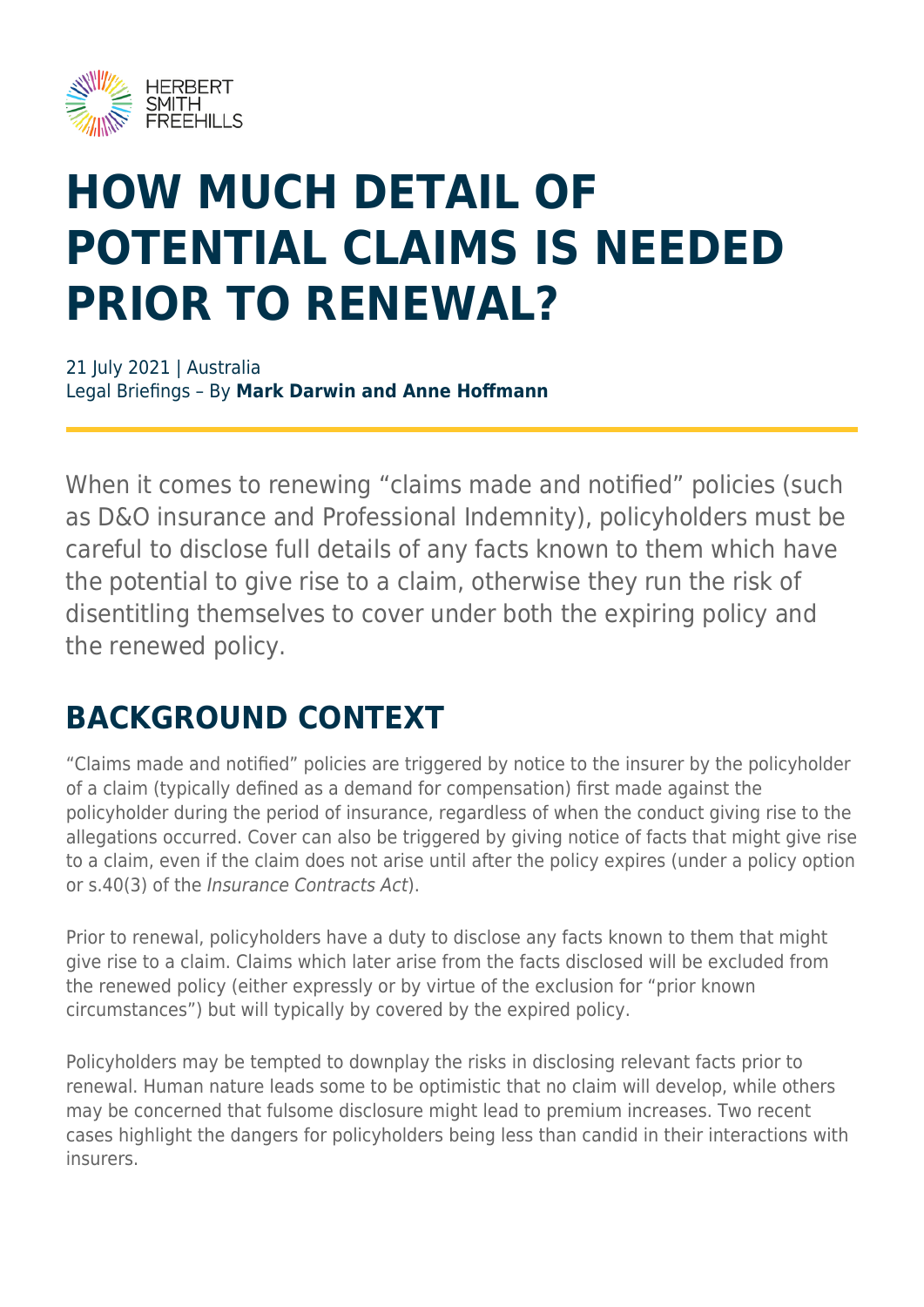# **THE FINANCIAL PLANNER**

Between 2006 and 2009, a financial planner advised clients on a number of investments which he put through a company in which he was the sole director and shareholder.<sup>1</sup> Some of the money invested was mishandled, and no payments of interest, principal, dividends or distributions were ever made to the clients before the company was eventually wound up and de-registered.

In 2014, the clients sued the financial planner's professional indemnity insurers directly (under s 601AG of the Corporations Act 2001 (Cth)).

The financial planner was potentially covered under two insurance policies – one which was current in 2013 and the other current in 2014. Prior to renewal for the 2014 policy, the financial planner made the following disclosure in response to the question about his knowledge of any facts or circumstances which might give rise to a claim:

> A small number of clients have invested/lent funds to property investments and/or companies that have to date been unable to repay those funds in total.

At the time of the investment all appropriate disclosures were made and clients invested/lent funds with full knowledge of the circumstances at the time.

At this stage no loss has been crystallised and no claim or complaint has been formally lodged.

We wish to advise the insurance company that there is a chance of a claim against [the company] in relation to any loss that may be incurred.

The first instance Court held – and the Court of Appeal has recently confirmed that:

- the answer given was insufficient to amount to a notification of "facts that might give rise to a claim" which would have triggered cover under the 2013 policy. The Court held that the disclosure was "no more than bare possibilities" which was not enough to constitute "facts" which might give rise to a claim, so no cover was available under the 2013 policy.
- the statements made in the context of renewal were misleading and constituted a fraudulent misrepresentation of the facts, given the financial planners knowledge of what had really happened (and even if the non-disclosure was innocent, insurers could reduce their liability to nil since they would not have covered the claim had fulsome disclosure been made), meaning there was no cover under the 2014 Policy either.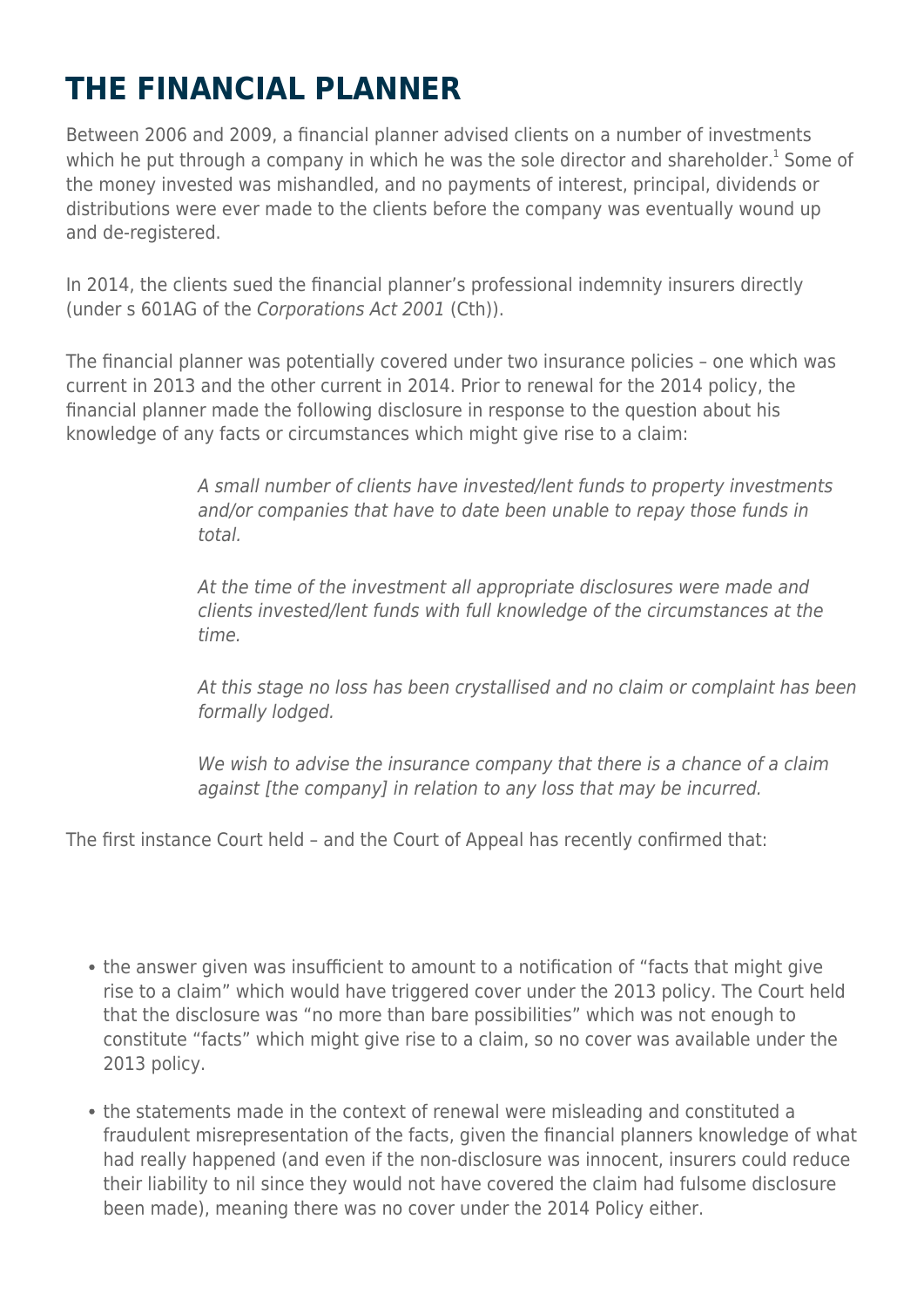This is a great example of the policyholder "falling between 2 stools" because he was not sufficiently candid about the risk of a claim being made. Full disclosure would have at least triggered the 2013 policy, even if insurers had refused cover for 2014 (but what it is point of securing policy renewal if it is likely to be avoided for non-disclosure in the event of a claim?).

### **THE SURGEON**

The second case concerned a cosmetic surgeon who performed certain surgeries at The Cosmetic Institute Pty Ltd (TCI)'s premises.<sup>2</sup>The surgeon held professional indemnity insurance with Avant from September 2011 to June 2019, and with a different insurer, MIGA, from July 2019 to June 2021. All policies were "claims made and notified" policies.

In 2017, a class action had been commenced against TCI for any surgeries which took place in its premises. The surgeon was joined to those class action proceedings in June 2020. The surgeon initially made a claim against the second insurer, MIGA, for coverage of legal costs and any liability. MIGA, however, denied the claim on the basis of various exclusions in the policy so the surgeon sought to claim cover under the prior policies he had held with Avant.

Avant refused his claim on the grounds that no "claim" had been made against him during his period of cover, ie September 2011 to June 2019 (remember, the class action was commenced in 2017 but the surgeon was not joined until 2020, after the Avant policies had expired).

While he had been covered by Avant, the surgeon had made various notifications in relation to individual claims brought by individual patients, some of whom later fell within the represented class of the class action. The court had to decide whether any of those were sufficient to constitute a "claim made" under the policy in relation to the class action.

Relevantly, the Court held that the notification of an individual claim by a patient who fell within the class of patients subject of the class action, did not constitute sufficient notice of the class action, as it only referred to the individual's standalone claim. However, by early 2019 the surgeon's lawyers (defending the individual's claim) were writing to the insurer pointing out that the surgeon might be joined to the class action, and this was considered sufficient notification of facts giving rise to a claim. Avant was therefore liable to indemnify the surgeon in respect of the class action.

Interestingly, the Court also held that Avant was in breach of its duty of utmost good faith when it failed to advise the surgeon of what is required to be able to rely on s40(3) of the ICA. The surgeon had sought advice from the insurer in relation to a subpoena served on him in the class action proceedings prior to being joined himself. He sought advice from the insurer, but never sent the insurer a copy of the subpoena. The Court held that had the insurer been sent a copy of the subpoena, that would have constituted valid notice of facts giving rise to a claim. However, the insurer failed to give the surgeon the advice to send a copy of the subpoena which would have constituted valid notice and, as a result, breached its duty of utmost good faith.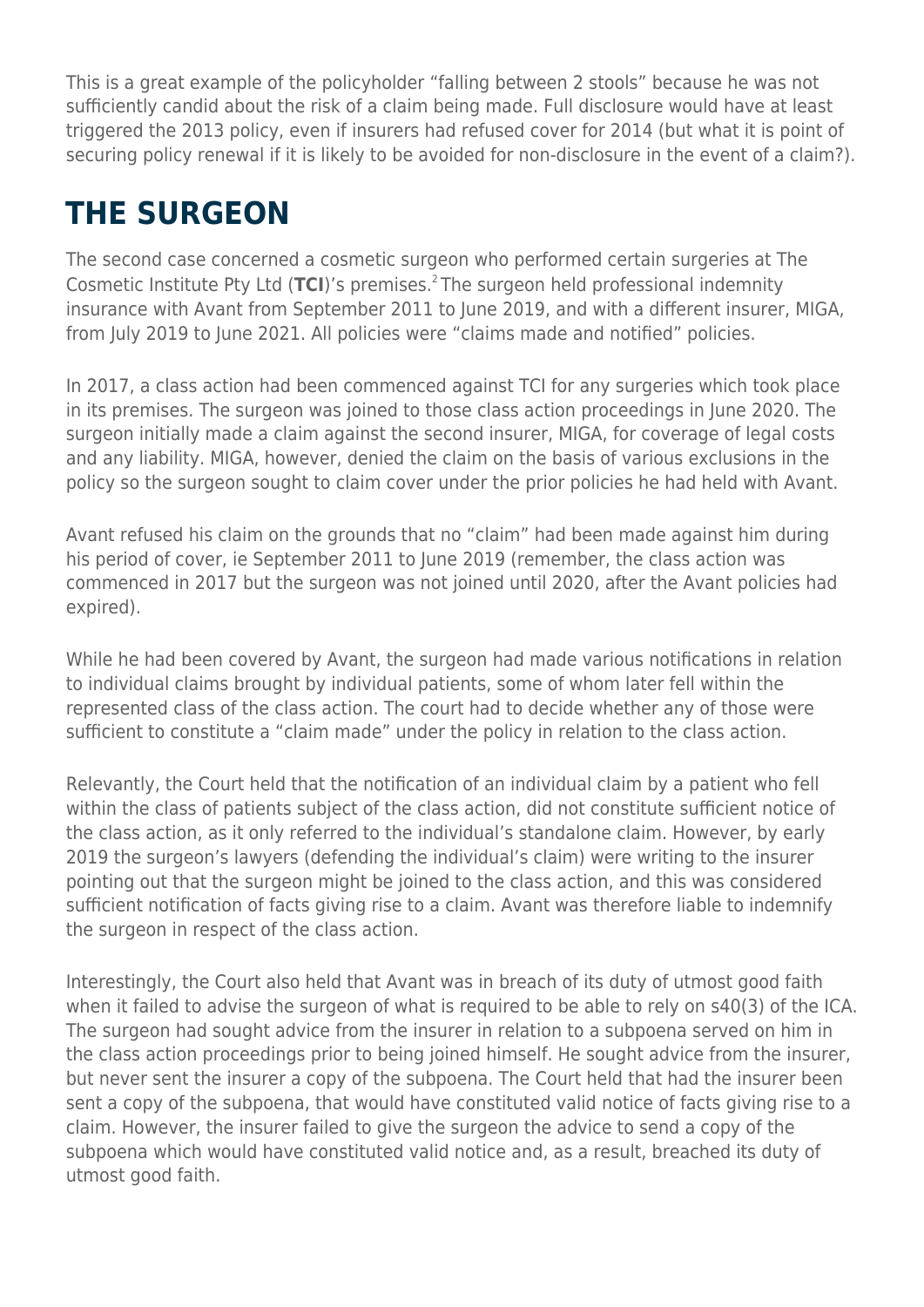### **KEY TAKEAWAY**

Notifications of claims and notifications of facts which might give rise to claims are not straightforward and require careful consideration of policyholders' circumstances and potential claims. It might become very important in the future to have identified the relevant circumstances and used the right wording to describe the issue in the notification so that the insurer is required to indemnify for the loss.

Policyholders should consider carefully what is included in those notifications and how those notifications are drafted.

- 1. P & S Kauter Investments Pty Ltd v Arch Underwriting at Lloyds Ltd [2021] NSWCA 136.
- 2. Darshn v Avant Insurance Ltd [2021] FCA 706.